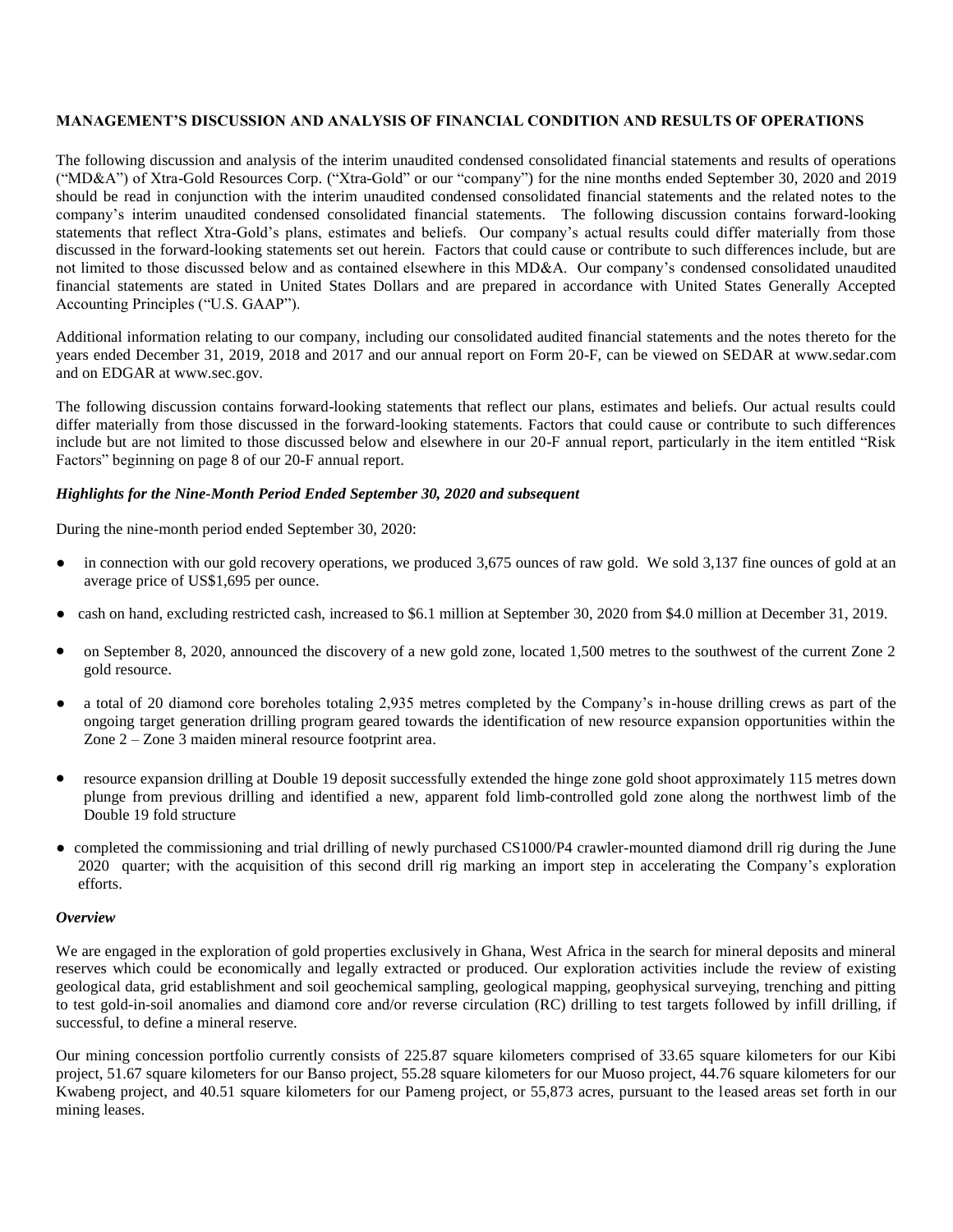# *Technical Disclosure*

The hardrock, lode gold exploration technical information relating to our mineral properties contained in this MD&A is based upon information prepared by or the preparation of which was supervised by Yves Clement, P.Geo., our Vice-President, Exploration. Mr. Clement is a Qualified Person as defined by Canadian Securities National Instrument 43-101 concerning standards of disclosure for mineral projects.

# *Plan of Operations*

Our strategic plan is, with respect to our mineral projects, to conduct an exploration program, consisting of the following: at our Kibi project:

- follow-up trenching of Zone  $2 -$ Zone 3 early stage gold shoots / showings to guide future mineral resource expansion drilling efforts;
- prospecting, reconnaissance geology, hand augering and/or scout pitting, and trenching of high priority gold-in-soil anomalies and grassroots gold targets across the extent of the Apapam concession; and
- **●** a diamond core drill program of approximately 6,000 metres, at an estimated cost of \$300,000, to be implemented utilizing the Company's in-house operated drill rig; consisting of a combination of follow up drilling of early stage gold shoots / showings discovered by previous drilling / trenching efforts (2008 – 2012) within the Zone  $2$  – Zone 3 maiden mineral resource footprint area and testing of prospective litho-structural gold settings identified by recently completed 3D geological modelling; and scout drilling of new grassroots gold targets across the Apapam concession.

at our Kwabeng project:

- **●** ongoing geological compilation, prospecting, soil geochemical sampling, hand augering and/or scout pitting, and trenching to identify and/or further advance grassroots targets; and
- **●** the continuation of placer gold recovery operations at this project (commenced in March 2013);

at our Pameng project:

● ongoing geological compilation, prospecting, soil geochemical sampling, hand augering and/or scout pitting, and trenching to identify and/or further advance grassroots targets; and

at our Banso and Muoso projects:

- **●** ongoing geological compilation, prospecting, soil geochemical sampling, hand augering and/or scout pitting, and trenching to identify and/or further advance grassroots targets; and
- the continuation of placer gold recovery operations at these projects (commenced in 2015);

As at the date of this report, we have estimated \$200,000 for the cost for soil sampling, hand augering and/or scout pitting, and trenching at our Kibi, Kwabeng, Pameng, Banso and Muoso projects.

As part of our current business strategy, we plan to continue engaging technical personnel under contract where possible as our management believes that this strategy, at its current level of development, provides the best services available in the circumstances, leads to lower overall costs and provides the best flexibility for our business operations. For example, the purchase of an exploration drill as opposed to using contract drillers has generated significant savings to the company.

We anticipate that our ongoing efforts will continue to be focused on the exploration and development of our projects and completing acquisitions in strategic areas. We will look to acquire further interests in gold mineralized projects that fall within the criteria of providing a geological basis for development of drilling initiatives that can enhance shareholder value by demonstrating the potential to define reserves.

We will continue with our recovery of placer gold operations at our Kwabeng Banso and Muoso properties during 2020, while commencing gold recovery on our Pameng property. We contract out as many services as possible on our placer gold recovery operations to local Ghanaians in order to maximize cost efficiencies.

Our fiscal 2020 budget to carry out our plan of operations is approximately \$900,000 as follows and as disclosed in our 20-F annual report under Item 4.B – Information on Xtra-Gold – Business Overview: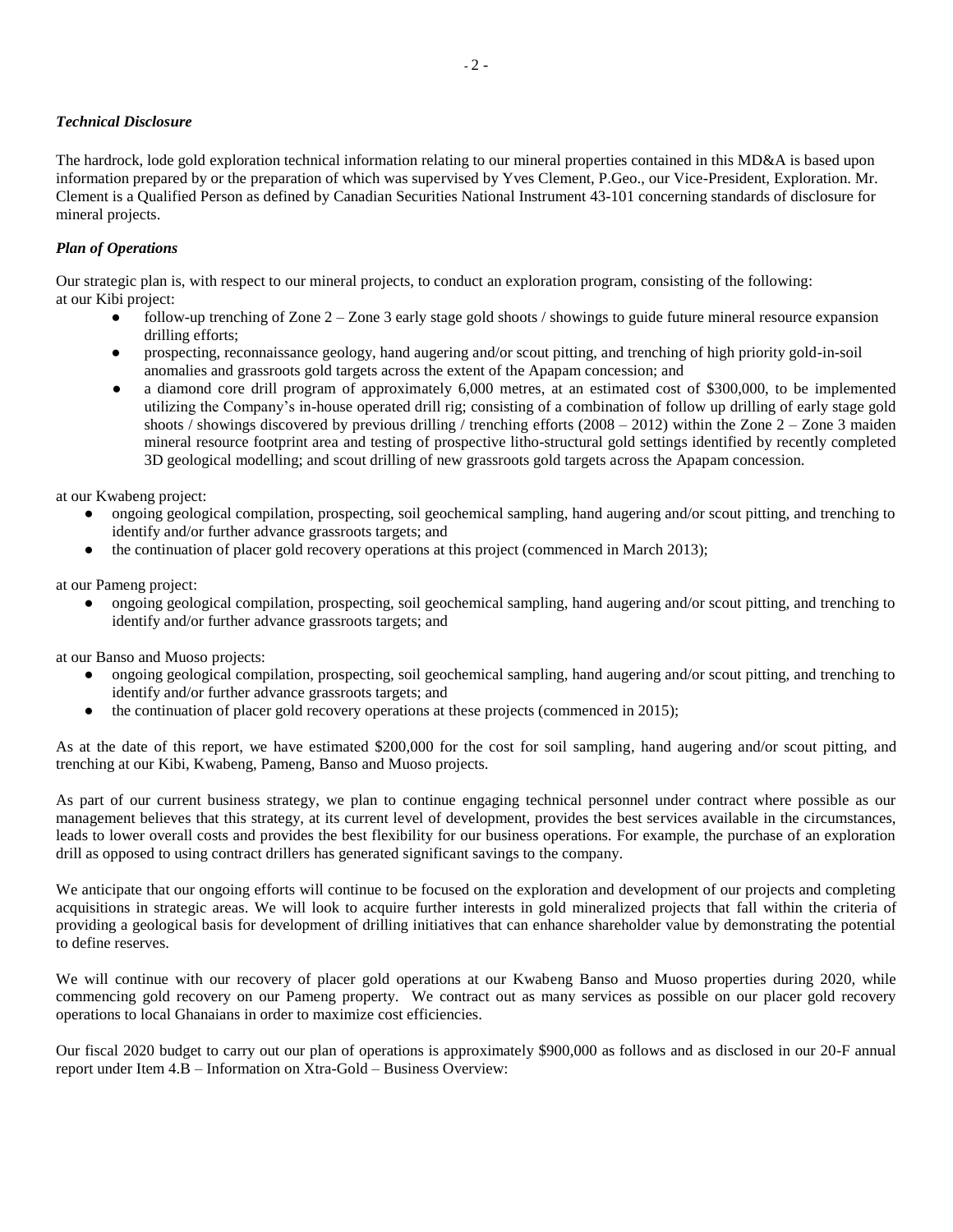| Soil sampling / trenching           | \$200,000 |
|-------------------------------------|-----------|
| <b>Drilling</b>                     | 300,000   |
| Administration                      | 300,000   |
| Stock-based compensation (non-cash) | 100,000   |
| <b>TOTAL</b>                        | \$900,000 |

These expenditures are subject to change if management decides to scale back or accelerate operations.

Our company has historically relied on funds from gold recovery from alluvial operations, equity and debt financings to finance its ongoing operations. Existing working capital, possible debt instruments, further private placements and anticipated cash flow from placer gold recovery operations are expected to be adequate to fund our company's operations over the next year. During the current year and subsequent to 2020, we will require additional capital to implement our plan of operations. We anticipate that these funds primarily will be raised through equity and debt financing or from other available sources of financing. If we raise additional funds through the issuance of equity or convertible debt securities, it may result in the dilution in the equity ownership of investors in our common stock. There can be no assurance that additional financing will be available upon acceptable terms, if at all. If adequate funds are not available or are not available on acceptable terms, we may be unable to take advantage of prospective new opportunities or acquisitions, which could significantly and materially restrict our operations, or we may be forced to discontinue our current projects.

#### *Trends*

Gold prices closed in 2019 at \$1,515 per ounce, above the 2019 average of \$1,392 per ounce. The low for 2019 occurred in April, with prices gradually increasing from that point. We continue to see positive indicators for gold prices in the future.

The recent WHO-declared coronavirus pandemic has created a significant amount of economic uncertainty and stalling across the world. While gold prices originally surged with this announcement, prices have fallen back recently with a global asset sell off. Indicators are of significant spending programs by all governments to combat this issue while supporting national economies.

Gold does well in times of uncertainty. National, corporate and individual debt levels will increase in response to this crisis, increasing uncertainty and placing pressure on the value of national currencies.

Gold prices per ounce over the nine-month period ended September 30, 2020 and the years ended December 31, 2019 and 2018 are as follows:

|         |         | 9 Months 12 Months 12 Months |         |
|---------|---------|------------------------------|---------|
|         | 2020    | 2019                         | 2018    |
| High    | \$2.067 | \$1.546                      | \$1,355 |
| Low     | 1.474   | 1.270                        | 1.178   |
| Average | 1.735   | 1.392                        | 1,268   |

The tone for the precious metals market in the near future will depend on the U.S. dollar strength. The recent move by most central banks, including the US Federal Reserve to reduce interest rates in response to Covid-19 fears, has increased gold prices. The focus going forward will be on how much economic growth, government deficits and debts affect the ability of the Federal Reserve and other central banks to stabilize economies and stimulate growth. Any further wobble or extension of the time to address the issues related to the pandemic in the US economy could interfere with the rate increases and create uncertainty about the US economy, which would be good for gold prices.

Overall, a lower U.S. dollar should lead to higher costs in U.S. dollar terms to identify and explore for gold but could be more than offset by higher gold prices, resulting in greater interest in gold exploration companies. Conversely, if the U.S. dollar strengthens further, interest in the gold exploration sector could be reduced.

Currently, Covid-19 has not affected any of the Company's operations in Ghana. The first cases of Covid-19 were detected much later in Ghana than other parts of the world, and Government action has limited the incidence of transmission. The Company continues to monitor the potential effects on its operations and is implementing protocol to hopefully help in minimize its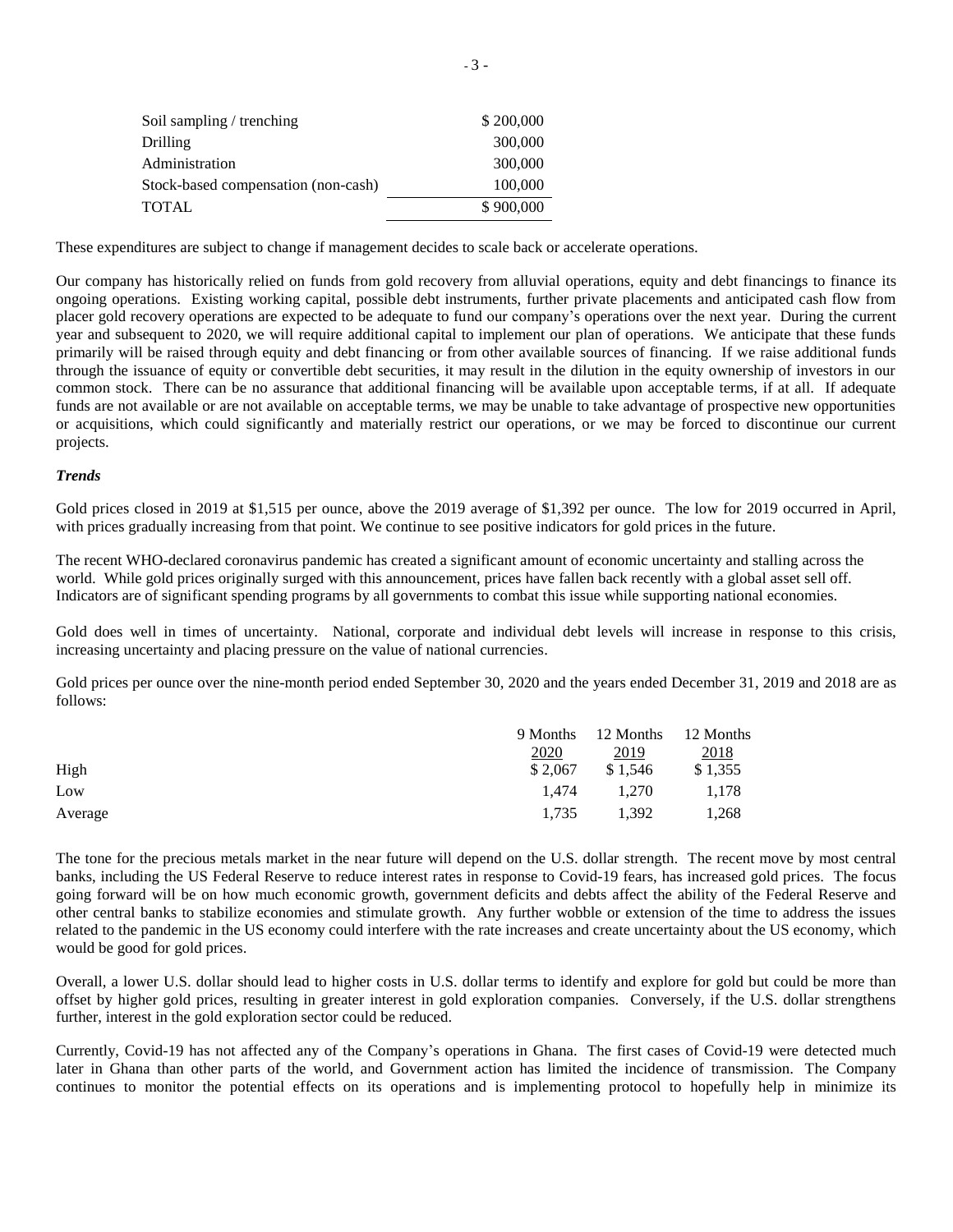impact. However, investors are cautioned this is an evolving issue, and that there is not guarantee the Company's protocols will be effective.

|                                                                                         | 2019       | 2018            | 2017            | 2016            | 2015            |
|-----------------------------------------------------------------------------------------|------------|-----------------|-----------------|-----------------|-----------------|
|                                                                                         | \$         | \$              | \$              | \$              | \$              |
| Operating revenues                                                                      | <b>Nil</b> | <b>Nil</b>      | <b>Nil</b>      | N <sub>il</sub> | N <sub>il</sub> |
| Consolidated gain (loss) for the period                                                 | 2,388,347  | 1,539,294       | 453,932         | (467, 711)      | (391, 723)      |
| Net loss (gain) attributable to non-controlling interest                                | (140,390)  | (233,111)       | (98,077)        | (13, 173)       | (35, 642)       |
| Net gain (loss) Xtra-Gold Resources Corp.                                               | 2,247,957  | 1,306,183       | 355,855         | (480, 884)      | (427, 365)      |
| Basic and diluted income (loss) attributable to<br>common shareholders per common share | 0.05       | 0.03            | 0.01            | (0.01)          | (0.01)          |
| Total current assets                                                                    | 5,438,858  | 3,258,955       | 1,825,775       | 1,593,038       | 1,049,334       |
| Total assets                                                                            | 6,875,325  | 4,790,576       | 3,328,082       | 2,895,984       | 2,491,603       |
| Total current liabilities                                                               | 443,540    | 624,205         | 443,457         | 486,613         | 391,750         |
| <b>Total liabilities</b>                                                                | 443,540    | 624,205         | 443,457         | 486,613         | 391,750         |
| Working capital                                                                         | 4,995,317  | 2,634,750       | 1,382,318       | 1,106,425       | 657,584         |
| Capital stock                                                                           | 45,844     | 46,246          | 47,782          | 48,174          | 45,622          |
| Total equity                                                                            | 6,431,785  | 4,166,371       | 2,884,625       | 2,409,371       | 2,099,853       |
| Total Xtra-Gold Resources Corp. stockholders' equity                                    | 6,886,308  | 4,761,284       | 3,712,649       | 3,335,472       | 3,039,127       |
| Dividends declared per share                                                            | Nil        | N <sub>il</sub> | N <sub>il</sub> | <b>Nil</b>      | N <sub>il</sub> |
| Basic weighted average number of common shares<br>outstanding                           | 46,095,232 | 47,089,027      | 47,948,596      | 47,256,630      | 45,721,507      |
| Basic and diluted weighted average number of<br>common shares outstanding               | 49,589,430 | 49,405,027      | 51,339,216      | n/a             | n/a             |

# *Summary of the last five fiscal years ending December 31*

# *Summary of Quarterly Results*

| <b>Three Months Ended</b> | <b>Net Income (Loss)</b><br>\$ | <b>Basic and Diluted Income</b><br>(Loss) Per Share<br>5 |
|---------------------------|--------------------------------|----------------------------------------------------------|
|                           |                                |                                                          |
| September 30, 2020        | 714,181<br>S.                  | \$ 0.02                                                  |
| June 30, 2020             | 1,573,965                      | 0.03                                                     |
| March 31, 2020            | 357,744                        | 0.01                                                     |
| December 31, 2019         | (147, 234)                     | (0.00)                                                   |
| September 30, 2019        | 1,501,085                      | 0.03                                                     |
| June 30, 2019             | 513,774                        | 0.01                                                     |
| March 31, 2019            | 380,332                        | 0.01                                                     |
| December 31, 2018         | 51,061                         | 0.00                                                     |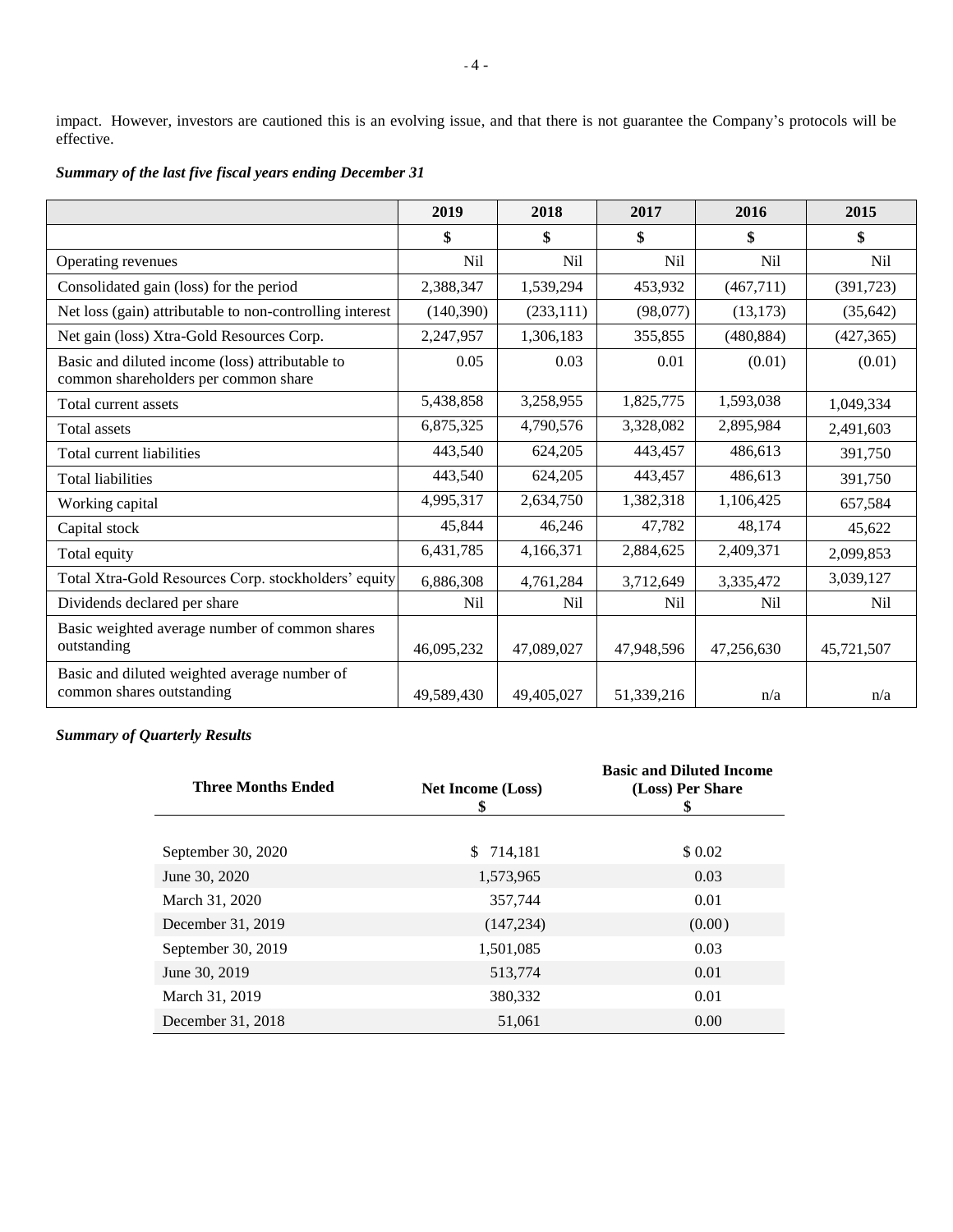# *Results of Operations for the Three Months Ended September 30, 2020 as Compared to the Three Months Ended September 30, 2019*

Our company's net gain for the three months ended September 30, 2019 was \$714,181 as compared to a net gain of \$1,501,085 for the three months ended September 30, 2019, a reduction of \$786,904. The September 2019 quarter results were positively affected by the sale of an investment while both quarters benefited from increased gold prices on the recovery of gold.

Our company's basic and diluted net gain per share for the three months ended September 30, 2020 was \$0.02 compared to a net gain of \$0.03 per share for the three months ended September 30, 2019. The weighted average number of shares outstanding was 46,709,062 at September 30, 2020 compared to 46,041,247 for the three months ended September 30, 2019. The increase in the weighted average number of shares outstanding can be attributed to the exercise of warrants and options in 2020. The 49,097,562 weighted average fully diluted shares outstanding for the three months ended September 30, 2020 (September 30, 2019 – 49,906,247) did not materially affect the earnings per share in either period.

We incurred expenses of \$378,166 in the three months ended September 30, 2020 as compared to \$251,077 in the three months ended September 30, 2019, an increase of \$127,089. Amortization for the three months ended September 30, 2020 was \$48,135, an increase from the \$36,658 for the three months ended September 30, 2019. A new drill and a truck were added late in the June 30, 2017 quarter. One additional truck and a generator were added in 2018. In 2019, a trommel was purchased. In 2020, the company purchased a portable drill, a pickup truck and a generator set. General and administrative (**"G&A"**) expenses were \$155,974 in the three months ended September 30, 2020 as compared to \$104,911 in the three months ended September 30, 2019, an increase of \$51,063. Marketing expenses of \$58,403 in Q3 2020 (Q3 2019 - \$28,191) reflect efforts to increase the Company profile with investors. Stock-based compensation expense for consultants was revalued and created a Q3 2020 expense of \$55,426, reflecting the increase in the company's share price. Legal and audit fees of \$12,545 in the 2020 quarter reflect allowances mostly for year end audit work. Exploration costs increased by \$64,549 to \$174,057 as compared to \$109,508 for the three months ended September 30, 2019. Expenses were incurred to engage consultants to review the exploration data in the 2020 quarter. Owning our own drill has decreased drilling costs substantially as compared to using contract drilling. All exploration costs were expensed in the periods. Although the US dollar weakened a bit in the quarter, in general the stronger US dollar as compared to the Ghanaian cedi and Canadian dollar resulted in reduced reported exploration and general and administrative expenses, partly offset by increased foreign exchange costs.

Exploration activities for the September 2020 quarter focussed on the Kibi Gold Project (Apapam Mining Lease) with the continuation of the target generation drilling program geared towards the identification of new resource expansion opportunities within the Zone 2 – Zone 3 maiden mineral resource footprint area. Twenty (20) diamond core boreholes totalling 2,935 metres were completed during the present quarter with drilling efforts primarily targeting resource expansion opportunities in Zone 3 of the Kibi Gold Project. A total of 59 boreholes totaling 7,905 metres have been completed to date by the Company's in-house drilling crews during the ongoing drilling program initiated in late September 2019. The target generation drilling program is designed to follow up on early stage gold shoots / showings discovered by previous drilling / trenching efforts (2008 – 2012) and to test prospective litho-structural gold settings identified by recently completed 3D geological modelling.

The assay results for 42 boreholes (6,117.5 metres) of the ongoing Zone  $2 -$ Zone 3 resource expansion target generation drilling program, completed from mid-February to late September 2020 (#KBDD20310 - #KBDD20351), were reported by the Company on September 8 and October 20, 2020, including the following highlights:

- 43.5 metres grading 1.21 grams per tonne ("g/t") gold, including 2.16 g/t gold over 7.5 metres and 4.3 g/t gold over 6.0 metres, from a down-hole depth of 3.0 metres in #KBDD20335 and 24.0 metres grading 1.35 g/t gold, including 1.99 g/t gold over 9.0 metres, from a down-hole depth of 56.5 metres in undercut hole #KBDD20338; approximately 30 metres downdip of the #KBDD20335 gold intercept (Boomerang Zone)
- 55.3 metres grading 2.1 g/t gold, including 3.47 g/t gold over 16.6 metres, from down-hole depth of 96.2 metres in #KBDD20341; and 20.0 metres grading 1.02 g/t gold and 27.0 metres grading 2.5 g/t gold from down-hole depths of 142 metres and 187 metres respectively in #KBDD20351; confirming down plunge extension of fold hinge gold shoot (Double 19 Deposit)
- 61.57 metres grading 2.42 g/t gold, including 5.13 g/t gold over 21.5 metres, from down-hole depth of 18.2 metres in #KBDD20346; new fold limb gold shoot on NW flank of Double 19 deposit fold structure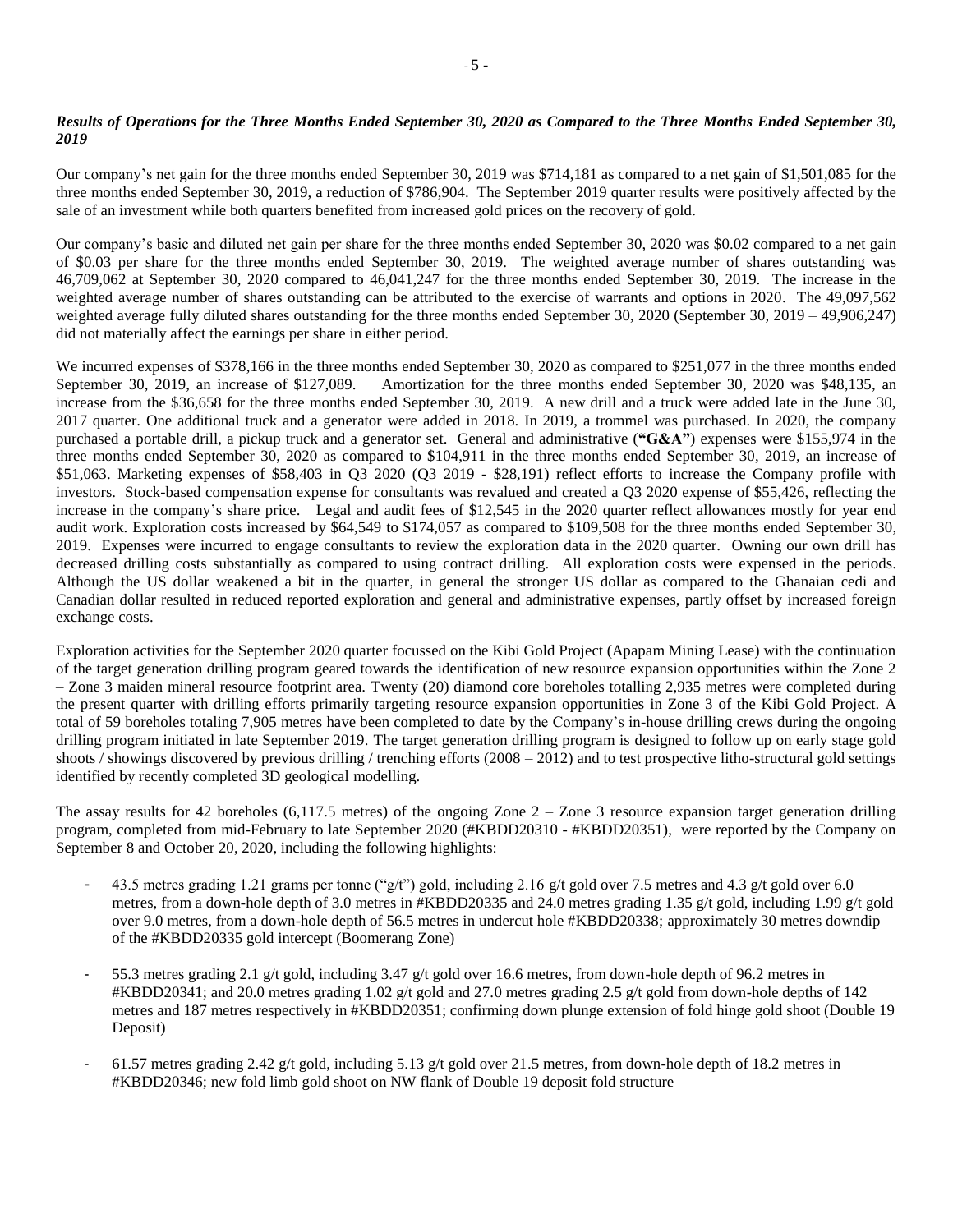Drilling activities during the September 2020 quarter focussed primarily on the Boomerang and Double 19 zones with 8 holes (857.5 metres) and 7 holes (1,422.5 metres) completed on each target, respectively. At the Boomerang Zone, follow up drilling defined a typical Kibi-type (Zone 2) Granitoid-hosted gold zone located over 1,500 metres to the southwest of the current Zone 2 gold resource footprint. Resource expansion drilling at the Double 19 deposit successfully extended the hinge zone gold shoot approximately 115 metres down plunge from previous drilling and identified a new, apparent fold limb-controlled gold zone extending a minimum of 50 metres below the central fold hinge gold shoot, along the northwest limb of the fold structure. The Double 19 deposit has a current inferred mineral resource of 48,000 ounces of gold (0.61 million tonnes at an average grade of 2.43 g/t gold).

The Double 19 deposit, located in Zone 3, along with the Big Bend, East Dyke, South Ridge and Mushroom deposits in Zone 2, form part of a maiden mineral resource estimate (October 26, 2012) on the Company's Kibi Gold Project. In aggregate, these five gold deposits lying within approximately 1.6 kilometres of each other are estimated to encompass an indicated mineral resource of 3.38 million tonnes grading 2.56 g/t gold for 278,000 ounces of contained gold and an additional inferred mineral resource of 2.35 million tonnes grading 1.94 g/t gold for 147,000 ounces of contained gold (@ base case 0.5 g/t cut-off). The Zone 2 – Zone 3 maiden mineral resource represents the first ever mineral resource generated on a lode gold project within the Kibi Gold Belt. Gold mineralization is characterized by auriferous quartz vein sets hosted in Belt-type granitoids geologically analogous to other "Granitoid-hosted" gold deposits of Ghana, including Kinross Gold's Chirano and Newmont Mining's Subika deposits in the Sefwi gold belt. The above mineral resource estimate was filed in accordance with National Instrument 43-101 (NI 43-101) requirements with the Technical Report entitled "*Independent Technical Report, Apapam Concession, Kibi Project, Eastern Region, Ghana*", prepared by SEMS Explorations and dated October 31, 2012, filed under the Company's profile on SEDAR at [www.sedar.com.](about:blank)

We did not conduct any exploration activities on our Kwabeng, Pameng, Banso and Muoso projects during the current reporting period.

### *Cautionary Note to United States Investors Concerning Reserve and Resource Estimates*

The reserve and resource estimates in this Annual Report have been prepared in accordance with the requirements of Canadian securities laws, which differ from the requirements of United States securities laws. Unless otherwise indicated, all reserve and resource estimates included in this Annual Report have been prepared in accordance with National Instrument 43-101 *Standards of Disclosure for Mineral Projects* ("NI 43-101"). NI 43-101 is a rule developed by the Canadian Securities Administrators which establishes standards for all public disclosure an issuer makes of scientific and technical information concerning mineral projects.

Canadian standards, including NI 43-101, differ significantly from the requirements of Industry Guide 7 of the United States Securities and Exchange Commission (the "SEC"), and reserve and resource information contained in this Annual Report may not be comparable to similar information disclosed by United States companies. In particular, and without limiting the generality of the foregoing, the term "resource" does not equate to the term "reserve". Under United States standards, mineralization may not be classified as a "reserve" unless the determination has been made that the mineralization could be economically and legally produced or extracted at the time the reserve determination is made. The SEC's disclosure standards normally do not permit the inclusion of information concerning "measured mineral resources", "indicated mineral resources" or "inferred mineral resources" or other descriptions of the amount of mineralization in mineral deposits that do not constitute "reserves" by United States standards in documents filed with the SEC. United States investors should also understand that "inferred mineral resources" have a great amount of uncertainty as to their existence and as to their economic and legal feasibility. It cannot be assumed that all or any part of an "inferred mineral resource" exists, is economically or legally mineable, or will ever be upgraded to a higher category. Under Canadian rules, estimated "inferred mineral resources" may not form the basis of feasibility or pre- feasibility studies except in rare cases. Disclosure of the amount of minerals contained in a resource estimate is permitted disclosure under Canadian regulations; however, the SEC normally only permits issuers to report mineralization that does not constitute "reserves" by SEC standards as inplace tonnage and grade without reference to unit measures. The requirements of NI 43-101 for identification of "reserves" are also not the same as those of the SEC, and reserves reported by the Company in compliance with NI 43-101 may not qualify as "reserves" under SEC standards. Accordingly, information concerning mineral deposits set forth herein may not be comparable with information made public by companies that report in accordance with United States standards.

We reported a gain of \$1,273,047 related to other items for the three months ended September 30, 2020 compared to a gain of \$1,804,386 for the three months ended September 30, 2019. Our gold recovery receipts increased during the comparable periods. We posted gains from trading securities during Q3 2019 of \$1,234,522, mostly from the sale of one security.

During the three months ended September 30, 2020, we sold 1,100 ounces of fine gold from our gold recovery operations compared to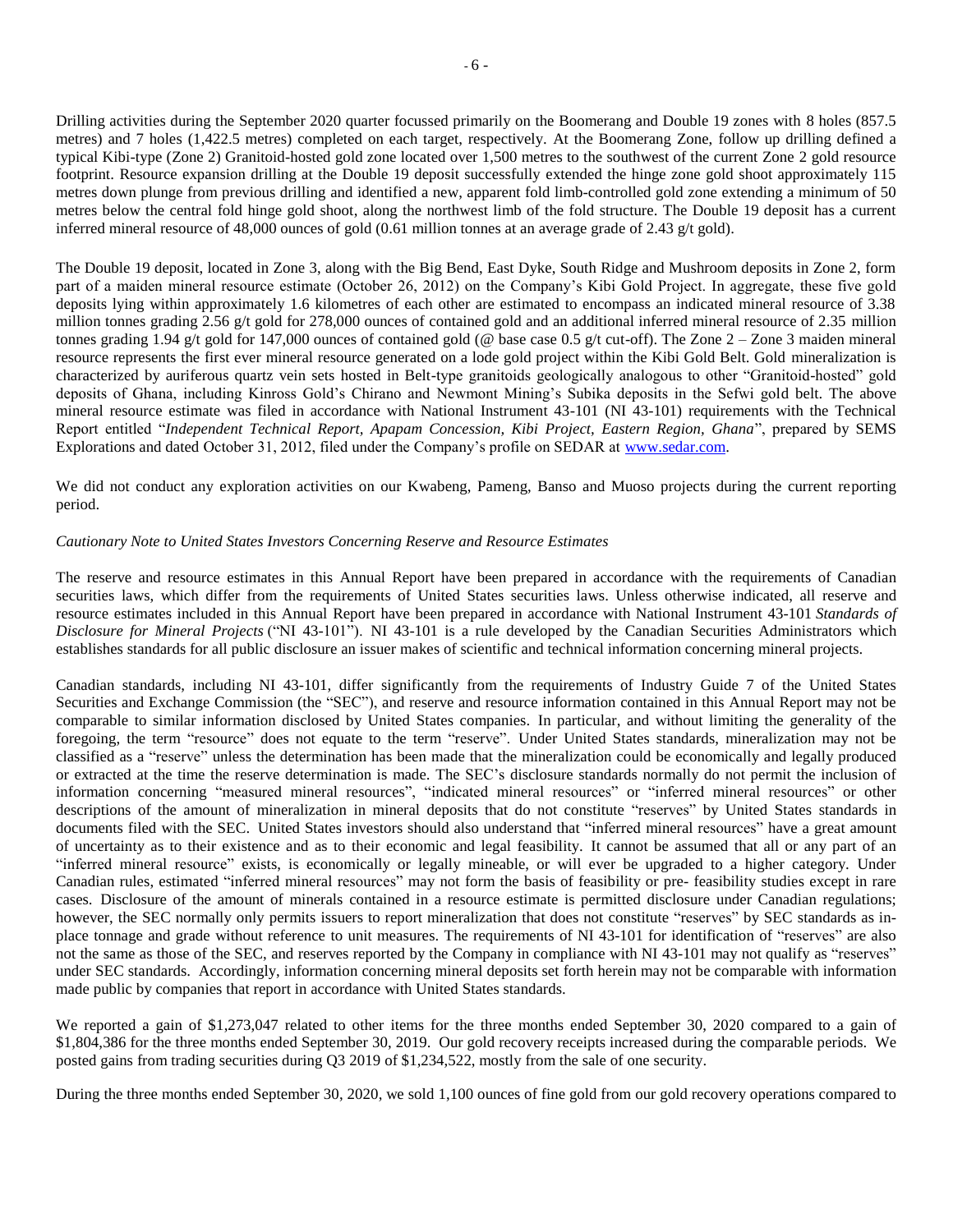794 ounces of fine gold from our share of the placer gold operations received during the three months ended September 30, 2019. Our gold receipts, after royalties, during the three months ended September 30, 2020, generated a gain on gold recovery of \$1,143,127 (September 30, 2019 – gain of \$620,612). We recovered 1,581 raw ounces of gold during  $Q_3$  2020 ( $\overline{Q}$ 3 2019 – 888 raw ounces). Gold sales relating to our share of gold is not recognized until the risks and rewards of ownership passed to the buyer. These placer gold recovery operations were contracted to local Ghanaian groups. We pay a 5% government royalty on our gold sales. Using local contractors promotes the local economy while avoiding illegal workings on our projects.

During the three months ended September 30, 2020, our company had a foreign exchange loss of \$166,499 compared to a loss of \$67,494 in the three months ended September 30, 2019. A significant amount of assets are held in either Canadian dollars or Ghanaian cedis. A significant amount of expense is incurred in Ghanaian cedis. As a result, when the U.S. dollar strengthens during the quarter against the Canadian dollar and Ghanaian cedi, a foreign exchange expense results.

Our company recognized a trading and holding gain of \$288,004 on the sale of securities in the three months ended September 30, 2020 compared to a gain of \$1,234,522 from trading and holding securities in the three months ended September 30, 2019. Unrealized gains and losses reflect mark-to-market changes in the investment portfolio during a period. A realized gain is recognized when securities are sold from the investment portfolio, being the difference between the selling price and the purchase price of the security sold. At the time of the sale, any mark-to-market gain or loss which is related to the security sold, previously recognized in unrealized gains and losses, is reversed.

Embedded derivatives resulted from issuing Canadian denominated warrants in the May 2016 financing. Because the Company's functional currency is the US dollar, Canadian denominated warrants must be considered expense items and reported on a mark-tomarket basis. During the three months ended September 30, 2018 the term of these warrants was extended to February 2020. The Q3 2019 expense represents the mark-to-market change in the value of the warrant liability.

The company recognized a tax loss in the 2020 quarter as the gold recovery operations have outpaced available tax shelter at this time.

### *Results of Operations for the Nine Months Ended September 30, 2020 as Compared to the Nine Months Ended September 30, 2019*

Our company's net gain for the nine months ended September 30, 2020 was \$2,288,146 as compared to a net gain of \$2,395,191 for the nine months ended September 30, 2019, a reduction of \$107,045. While gold recovery profits were better in 2020, the investment portfolio gains were significantly higher than in 2020. The effects of increased foreign exchange losses and stock-based compensation expenses resulted in most of the difference in the nine-moth periods.

Our company's basic and diluted net gain per share for the nine months ended September 30, 2020 was \$0.05 compared to a net gain of \$0.03 per share for the nine months ended September 30, 2019. The weighted average number of shares outstanding was 46,576,004 at September 30, 2020 compared to 46,177,694 for the nine months ended September 30, 2019. The increase in the weighted average number of shares outstanding can be attributed to the exercise of options and warrants in 2020. The fully diluted weighted average number of shares outstanding was 48,964,504 at September 30, 2020 compared to 50,042,694 for the nine months ended September 30, 2019. The fully diluted share positions did not materially affect the earning per share in either period.

We incurred expenses of \$978,210 in the nine months ended September 30, 2020 as compared to \$679,690 in the nine months ended September 30, 2019, an increase of \$298,520. Increased exploration expense in 2020 reflects consulting help to compile and interpret information. Increased General and Administrative expense in 2020 was mostly created by increased non-cash stock option expenses, marketing fees, and regulatory filing fees.

We reported a gain of \$3,598,812 related to other items for the nine months ended September 30, 2020 compared to a gain of \$3,198,322 for the nine months ended September 30, 2019. Improved gold recovery in 2020 and portfolio trading gains was mostly offset by foreign exchange losses.

During the nine months ended September 30, 2020, we sold 3,137 ounces of fine gold from our gold recovery operations compared to 2,431 ounces of fine gold from our share of the placer gold operations received during the nine months ended September 30, 2019.

The Exploration Crew commissioned the newly purchased CS1000/P4 crawler-mounted diamond drill rig and completed trial drilling during the June 2020 quarter; with the acquisition of this second drill rig marking an import step in accelerating the Company's exploration efforts.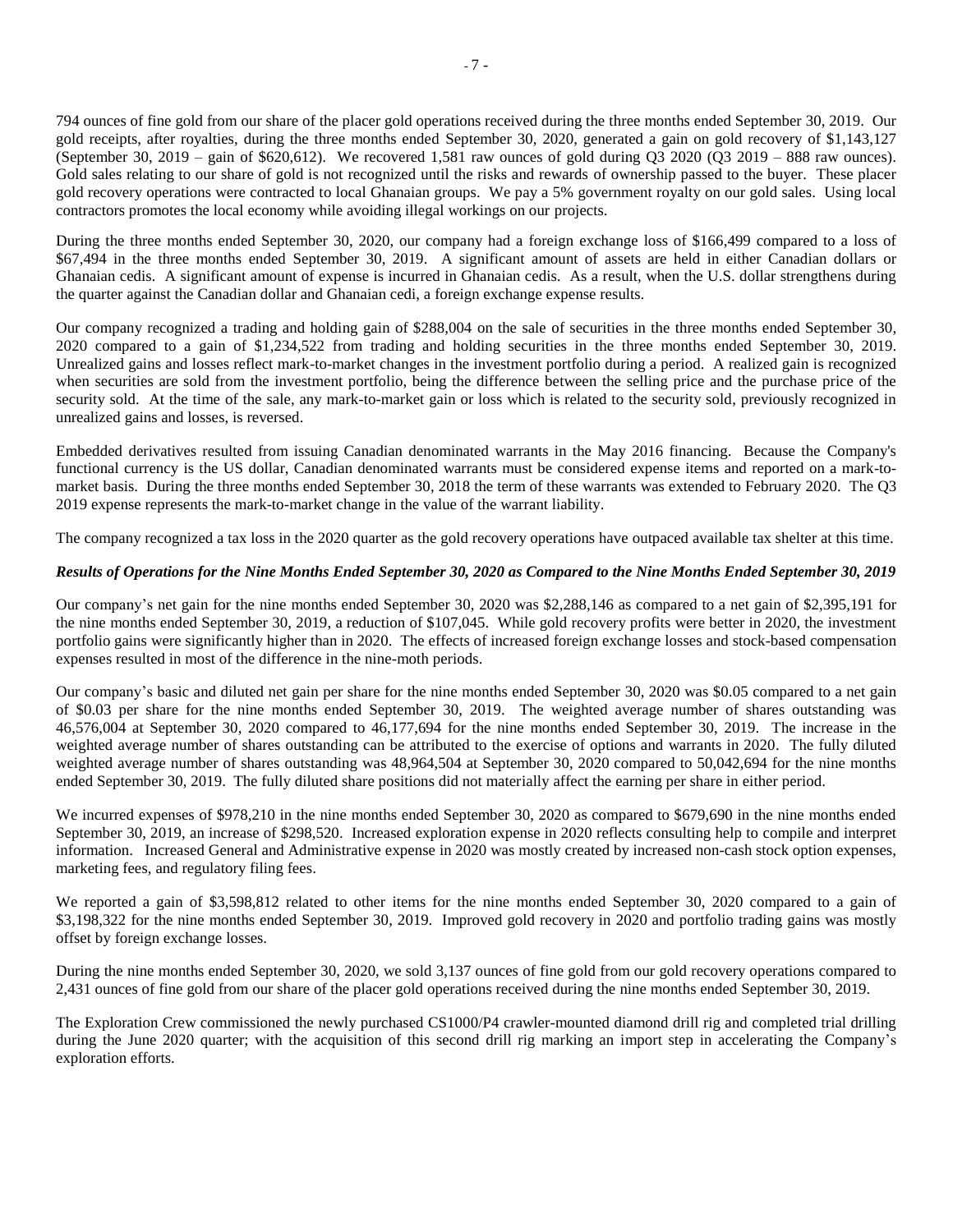### **Recent Capital Raising Transactions**

Our activities, principally the exploration and acquisition of properties for gold and other metals, may be financed through joint ventures or through the completion of equity transactions such as equity offerings and the exercise of stock options and warrants.

During 2020, 885,000 warrants were exercised for common shares, which provided cash of CAD\$442,500 (\$333,247) and 346,500 stock options were exercised, which proved cash of \$79,933 (CAD\$94,575). There were no capital raising transactions in 2019.

# **Liquidity and Capital Resources**

We are an exploration company focused on gold and associated commodities and do not have operating revenues; and therefore, we must utilize our current cash reserves, income from placer gold sales, income from investments, funds obtained from the exercise of stock options and warrants and other financing transactions to maintain our capacity to meet the planned exploration programs, or to fund any further development activities. There is no certainty that future financing will be available to us in the amounts or at the times desired on terms acceptable to us, if at all.

Cash on hand was increased by \$1,821,569 during the first nine months of 2020. Operations provided cash of \$1,869,798. Cash of \$825,039 was used to purchase investments in 2020 while proceeds from the sale of investments generated \$955,981 of cash. Inventory was decreased by \$129,253 due to the timing of smelt shipments. Accounts receivable and prepaids decreased as insurance policies were expensed. Payables where reduced as some gold sales-based costs were paid in advance of shipment. Other operating expenses were mostly cash neutral.

Total capital equipment expenditures in the first nine months of 2020 was \$401,309. Cash from financing activities reported an increase of \$353,080, as cash from warrant and stock option exercises exceeded the cash used to repurchase shares.

During the period ended September 30, 2020, our company repurchased 202,000 of our shares at a cost of \$60,100 (December 31, 2019 – repurchased and cancelled 401,800 of our shares at a cost of \$124,145). During 2019, a further 25,000 shares were repurchased at a cost of \$9,430. The 2020 repurchased shares were cancelled. All shares purchased in 2019 were cancelled, with 401,800 cancelled in 2019 and 25,000 cancelled in 2020.

At September 30, 2020, accounts payable and accrued liabilities increased to \$198,471 (December 31, 2019 - \$147,313) due to gold revenue related costs. Our cash and cash equivalents as at September 30, 2020 were sufficient to pay these liabilities. We believe that our company has sufficient working capital to achieve our 2020 operating plan. However, our historical losses raise substantial doubt about our ability to continue as a going concern. Our auditors have issued an explanatory paragraph in their audit opinion for the year end December 31, 2019.

At September 30, 2020, we had total cash and cash equivalents and restricted cash of \$6,099,130 (December 31, 2019 - \$4,277,561), which includes restricted cash of \$296,322 in both periods. Working capital as of September 30, 2020 was \$7,677,927 (December 31, 2019 - \$4,995,317). The 2020 increase in working capital mostly reflects the revenue from gold recovery and investment portfolio gains.

We are an exploration company focused on gold and associated commodities and do not have operating revenues; and therefore, we must utilize our current cash reserves, income from placer gold sales, income from investments, funds obtained from the exercise of stock options and warrants and other financing transactions to maintain our capacity to meet the planned exploration programs, or to fund any further development activities. There is no certainty that future financing will be available to us in the amounts or at the times desired on terms acceptable to us, if at all.

Our shares of common stock, warrants and stock options outstanding as at November 9, 2020, September 30, 2020, and December 31, 2019, were as follows:

|                      | <b>November 09, 2020</b> | September 30, 2020 | <b>December 31, 2019</b> |
|----------------------|--------------------------|--------------------|--------------------------|
| Common Shares        | 46,873,117               | 46,873,117         | 45,844,117               |
| Warrants             |                          |                    | 1,250,000                |
| <b>Stock Options</b> | 2,748,500                | 2,388,500          | 2,615,000                |
| Fully diluted        | 49,621,117               | 49,261,117         | 49,709,117               |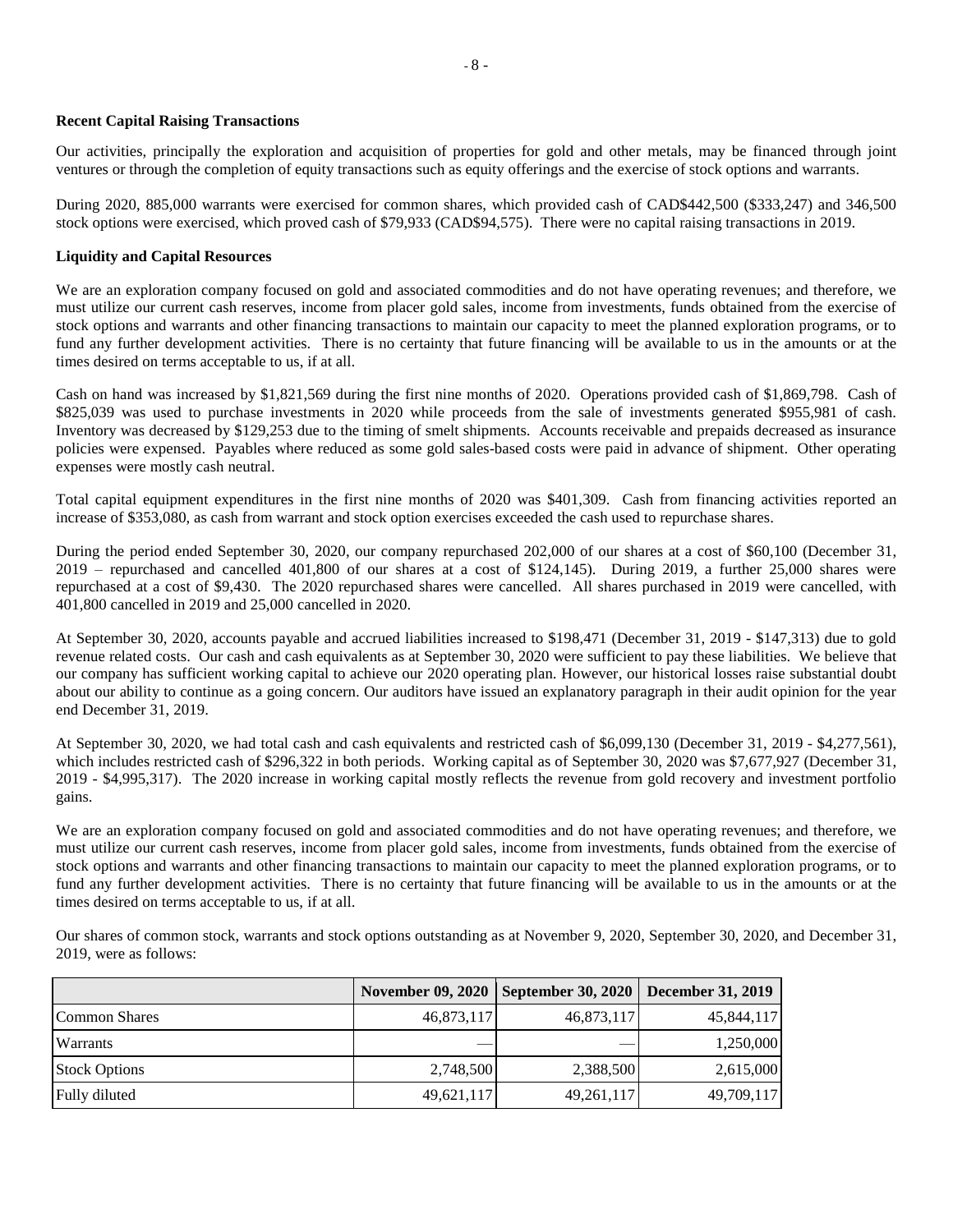Subsequent to September 30, 2020, the company granted 260,000 stock options to directors and officers, and 100,000 stock options to other individuals. The options have a strike price of CAD\$1.23 per share and a term of five years. The options will vest on issuance.

As of the date of this MD&A, the exercise of all outstanding options would raise approximately \$1.4 million, however such exercise is dependent on the option holders.

We remain debt free and our credit and interest rate risk is limited to interest-bearing assets of cash and bank or government guaranteed investment vehicles. Accounts payable and accrued liabilities are short-term and non-interest bearing.

Our liquidity risk with financial instruments is minimal as excess cash is invested with a Canadian financial institution in governmentbacked securities or bank-backed guaranteed investment certificates.

Our fiscal 2020 budget to carry out our plan of operations is approximately \$900,000 as disclosed in our Plan of Operations section above and in our 20-F annual report under Item 4.B – Information on Xtra-Gold – Business Overview". These expenditures are subject to change if management decides to scale back or accelerate operations. We believe that we are adequately capitalized to achieve our operating plan for fiscal 2020. However, our losses raise substantial doubt about our ability to continue as a going concern. Our auditors have issued an explanatory paragraph in their audit opinion for the year end December 31, 2019.

### *Going Concern*

The Company is in development as an exploration company. It may need financing for its exploration and acquisition activities. Although the Company has incurred a gain of \$2,288,146 for the period ended September 30, 2020, it has an accumulated a deficit of \$22,385,244. These results are not necessarily indicative of future results. The uncertainty of gold recovery and he fact the Company does not have a demonstrably viable business to provide future funds, raises substantial doubt about its ability to continue as a going concern for one year from the issuance of the financial statements. The ability of the Company to continue as a going concern is dependent on the Company's ability to raise additional capital and implement its business plan, which is typical for junior exploration companies. The financial statements do not include any adjustments related to the recoverability and classification of asset amounts or the classification of liabilities that might be necessary should the Company be unable to continue as a going concern.

Management of the Company ("Management") is of the opinion that sufficient financing will be obtained from external sources and further share issuances will be made to meet the Company's obligations. The Company's discretionary exploration activities do have considerable scope for flexibility in terms of the amount and timing of exploration expenditure, and expenditures may be adjusted accordingly if required.

### **Related Party Transactions**

During the three-month periods ended September 30, 2020 and September 30, 2019, the Company entered into the following transactions with related parties:

|                                                                | September 30,<br>2020 |         |               | September 30,<br>2019 |
|----------------------------------------------------------------|-----------------------|---------|---------------|-----------------------|
|                                                                |                       |         |               |                       |
| Consulting fees paid or accrued to officers or their companies | J.                    | 768,296 | <sup>\$</sup> | 669,943               |
| Directors' fees                                                |                       | 1,650   |               | 1.747                 |
| Stock-based compensation                                       |                       | 17,657  |               |                       |

Of the total consulting fees noted above, \$531,637 (September 30, 2019 - \$352,232) was incurred by the Company to a private company of which a related party is a 50% shareholder and director. The related party was entitled to receive \$265,819 (September 30, 2019 - \$176,116) of this amount. As at September 30, 2020, a prepaid balance of \$11,955 (December 31, 2019 - a prepaid balance of \$83,592) exists to this related company and \$Nil (December 31, 2019 - \$3,800) remains payable to the related party for expenses earned for work on behalf of the Company.

During 2020 the Company granted 54,000 stock options to insiders at an exercise price of CAD\$ 0.60 per option. During 2019 the Company did not grant stock options to insiders.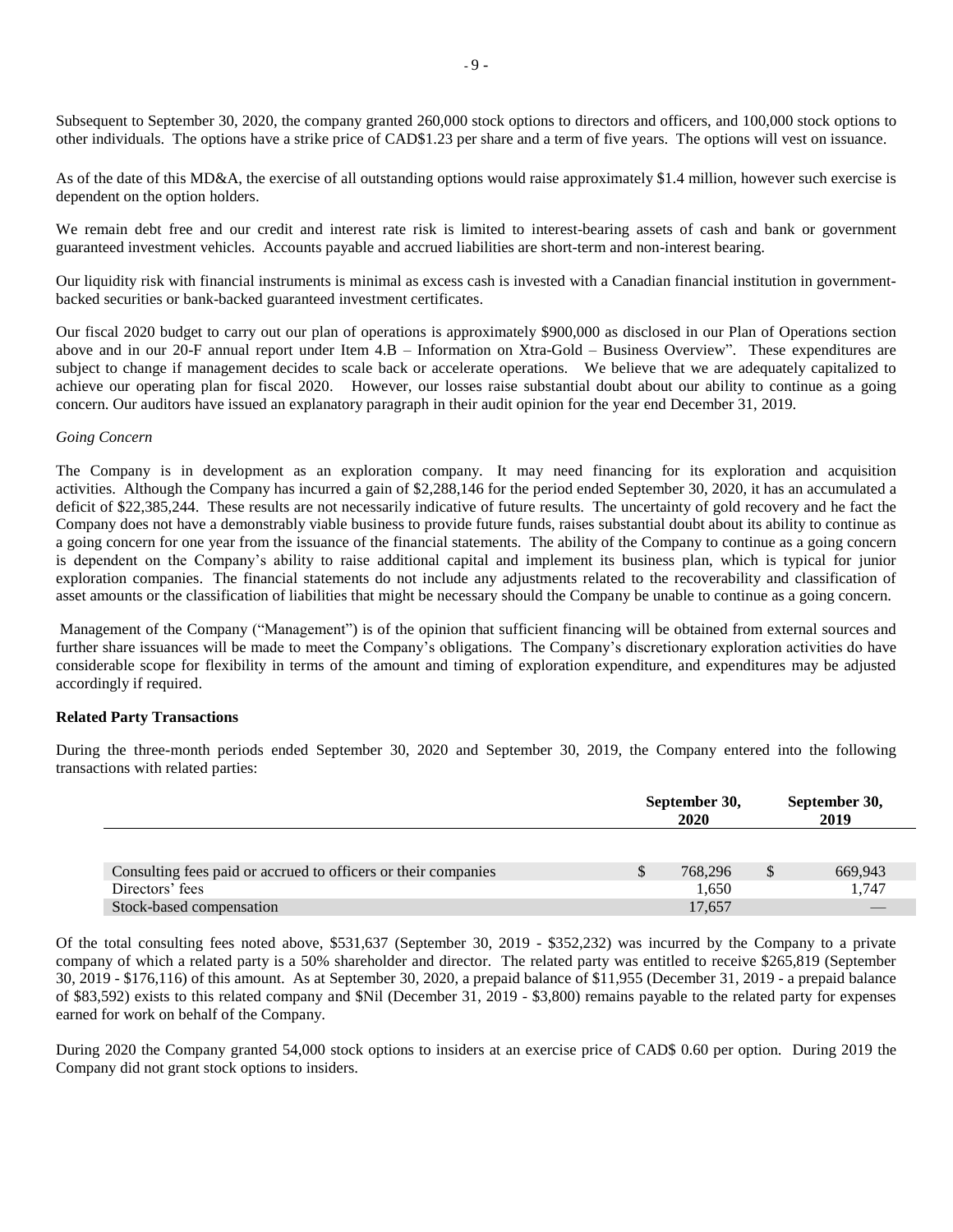### *Material Commitments*

### **Mineral Property Commitments**

Our company is committed to expend, from time to time fees payable:

to the Minerals Commission of Ghana for:

(a) to the Minerals Commission for:

- (i) a new grant or renewal of an expiry date of a prospecting license (currently an annual fee maximum of \$70.00 per cadastral unit/or 21.24 hectare);
- (ii) a new grant or renewal of a mining lease (currently an annual fee maximum of \$1,000.00 per cadastral units/or 21.24 hectare); and
- (iii) annual operating permits;

(b) to the Environmental Protection Agency ("EPA") (of Ghana) for:

- i) processing and certificate fees with respect to EPA permits;
- ii) the issuance of permits before the commencement of any work at a particular concession; or
- iii) the posting of a bond in connection with any mining operations undertaken by the Company;

(c) for a legal obligation associated with our mineral properties for clean up costs when work programs are completed.

### *Purchase of Significant Equipment*

We consider the availability of equipment to conduct our exploration activities. In 2019, we purchased a trommel. Other than a drill rig to assist with exploration purchased in Q1 2020, three pickup trucks purchased in Q2 2020, and a generator in Q3 2020, we do not expect we will be buying any additional equipment in the foreseeable future. However, we will continue to assess the situation and weigh our program needs against equipment availability.

### *Off Balance Sheet Arrangements*

Our company has no off balance sheet arrangements.

### **Fair value of financial assets and liabilities**

The Company measures the fair value of financial assets and liabilities based on US GAAP guidance which defines fair value, establishes a framework for measuring fair value, and expands disclosure about fair value measurements.

The Company classifies financial assets and liabilities as held-for-trading, available-for-sale, held-to-maturity, loans and receivables or other financial liabilities depending on their nature. Financial assets and financial liabilities are recognized at fair value on their initial recognition, except for those arising from certain related party transactions which are accounted for at the transferor's carrying amount or exchange amount.

Financial assets and liabilities classified as held-for-trading are measured at fair value, with gains and losses recognized in net income. Financial assets classified as held-to-maturity, loans and receivables, and financial liabilities other than those classified as held-for-trading are measured at amortized cost, using the effective interest method of amortization. Financial assets classified as available-for-sale are measured at fair value, with unrealized gains and losses being recognized in income.

Financial instruments, including cash and cash equivalents, accounts payable and accrued liabilities are carried at cost, which management believes approximates fair value due to the short-term nature of these instruments. Investments in trading securities are classified as held for trading, with unrealized gains and losses being recognized in income.

The fair values of cash and cash equivalents and marketable securities are determined through market, observable and corroborated sources. The fair value of the warrant liability is determined through the Black Scholes valuation model.

The following table presents information about the assets that are measured at fair value on a recurring basis as of September 30, 2020 and December 31, 2019, and indicates the fair value hierarchy of the valuation techniques the Company utilized to determine such fair value. In general, fair values determined by Level 1 inputs utilize quoted prices (unadjusted) in active markets for identical assets. Fair values determined by Level 2 inputs utilize data points that are observable such as quoted prices, interest rates and yield curves.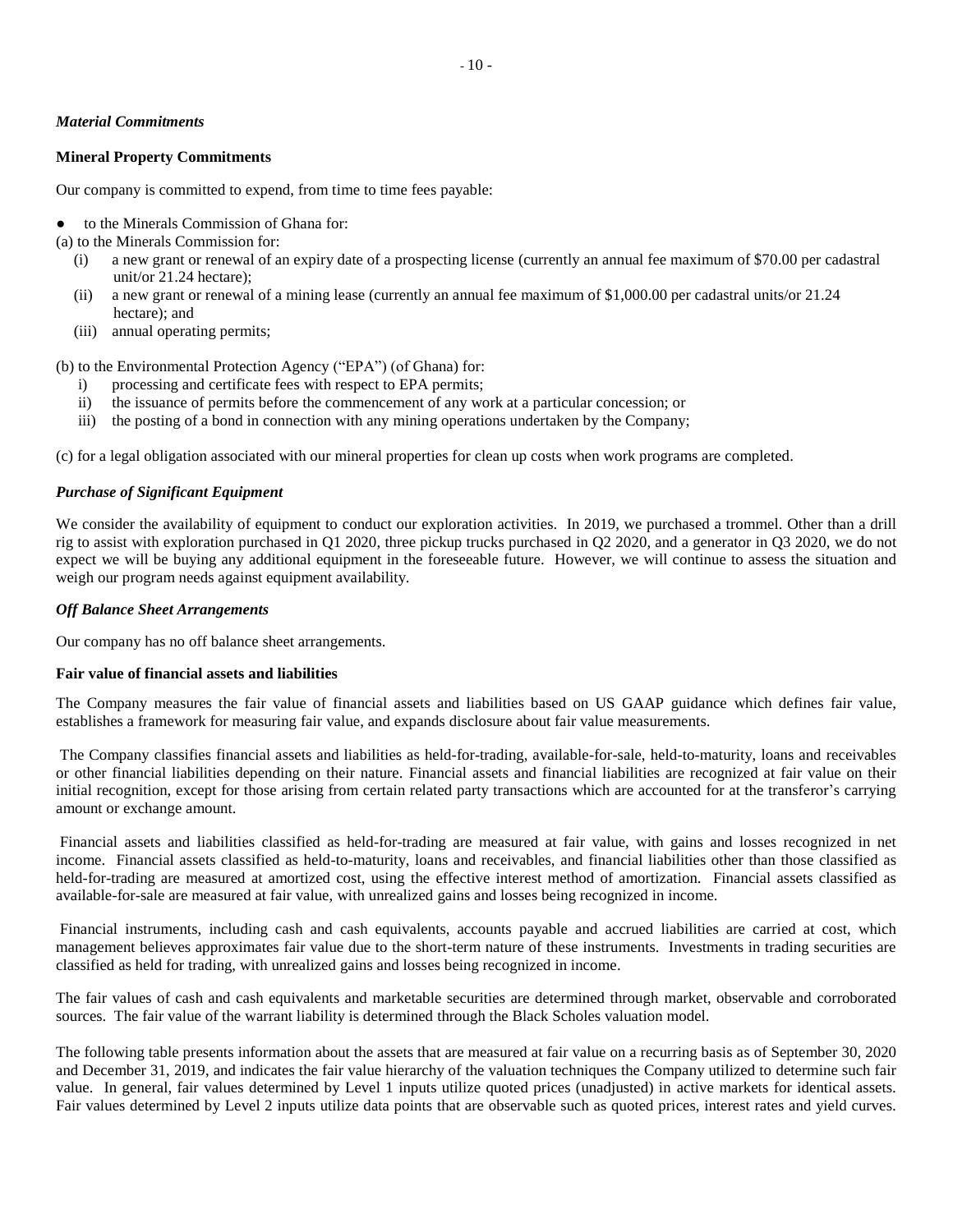Fair values determined by Level 3 inputs are unobservable data points for the asset or liability, and included situations where there is little, if any, market activity for the asset.

|                                  |                           |   |                                                     |               | <b>Significant</b>                          |                                                     |
|----------------------------------|---------------------------|---|-----------------------------------------------------|---------------|---------------------------------------------|-----------------------------------------------------|
|                                  |                           |   | <b>Quoted Prices</b><br>in Active<br><b>Markets</b> |               | <b>Other</b><br><b>Observable</b><br>Inputs | <b>Significant</b><br>Unobservable<br><b>Inputs</b> |
|                                  | <b>September 30, 2020</b> |   | (Level 1)                                           |               | (Level 2)                                   | (Level 3)                                           |
| Cash and cash equivalents        | 5,802,808                 | S | 5,802,808                                           | <sup>\$</sup> |                                             | \$                                                  |
| Restricted cash                  | 296,322                   |   | 296,322                                             |               |                                             |                                                     |
| Investment in trading securities | 1,867,178                 |   | 1,867,178                                           |               |                                             |                                                     |
| Total                            | 7,966,308                 |   | 7,966,308                                           |               | $\overline{\phantom{a}}$                    |                                                     |

|                           | <b>December 31, 2019</b> | <b>Quoted Prices</b><br>in Active<br><b>Markets</b><br>(Level 1) |    | <b>Significant</b><br><b>Other</b><br><b>Observable</b><br>Inputs<br>(Level 2) |               | <b>Significant</b><br>Unobservable<br><b>Inputs</b><br>(Level 3) |
|---------------------------|--------------------------|------------------------------------------------------------------|----|--------------------------------------------------------------------------------|---------------|------------------------------------------------------------------|
| Cash and cash equivalents | \$<br>3,981,239          | \$<br>3,981,239                                                  | S  |                                                                                | <sup>\$</sup> |                                                                  |
| Restricted cash           | 296,322                  | 296,322                                                          |    |                                                                                |               |                                                                  |
| Marketable securities     | 887,143                  | 887,143                                                          |    |                                                                                |               |                                                                  |
| Warrant liability         | (137, 313)               |                                                                  |    |                                                                                |               | (137,313)                                                        |
| Total                     | 5,027,391                | 5,164,704                                                        | \$ |                                                                                |               | (137, 313)                                                       |

### **Critical Accounting Estimates and Changes in Accounting Policies**

The preparation of consolidated financial statements in conformity with US GAAP requires management to make estimates and assumptions that affect the reported amounts of assets and liabilities and disclosure of contingent assets and liabilities at the date of the financial statements and the reported amounts of revenues and expenses during the reporting period. Actual results could differ from those estimates. Significant areas requiring the use of estimates include the carrying value and recoverability of mineral properties, inputs used in the calculation of stock-based compensation and warrants, inputs used in the calculation of the asset retirement obligation, and the valuation allowance applied to deferred income taxes. Actual results could differ from those estimates, and would impact future results of operations and cash flows.

### *Caution Regarding Forward-Looking Statements*

This MD&A contains certain forward-looking information and forward-looking statements, as defined in applicable securities laws (collectively referred to herein as "forward-looking statements"). These statements relate to future events or our company's future performance. All statements other than statements of historical fact are forward-looking statements. Often, but not always, forwardlooking statements can be identified by the use of words such as "plans", "expects", "is expected", "budget", "scheduled", "estimates", "continues", "forecasts", "projects", "predicts", "intends", "anticipates" or "believes", or variations of, or the negatives of, such words and phrases or state that certain actions, events or results "may", "could", "would", "should", "might" or "will" be taken, occur or be achieved. Forward-looking statements involve known and unknown risks, uncertainties and other factors, which may cause actual results to differ materially from those anticipated in such forward-looking statements. The forward-looking statements in this MD&A speak only as of the date of this MD&A or as of the date specified in such statement.

The following table outlines certain significant forward-looking statements contained in this MD&A and provides the material assumptions used to develop such statements and material risk factors that could cause actual results to differ materially from the forward-looking statements.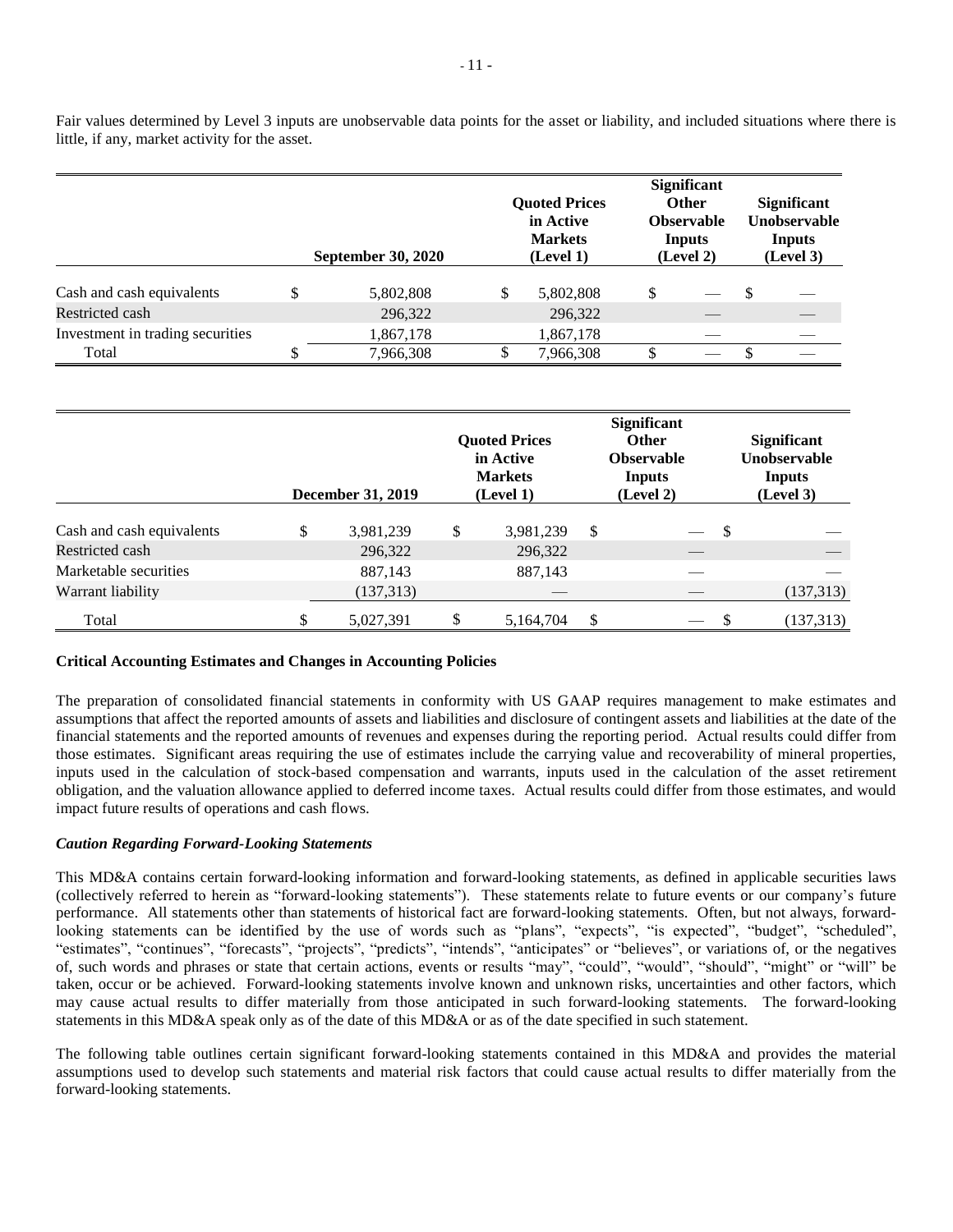| <b>Forward-Looking Statements</b>                                                     | <b>Assumptions</b>                                                                                                                                    | <b>Risk Factors</b>                                                                                                                                                                |
|---------------------------------------------------------------------------------------|-------------------------------------------------------------------------------------------------------------------------------------------------------|------------------------------------------------------------------------------------------------------------------------------------------------------------------------------------|
| Potential of Xtra-Gold's properties<br>to contain economic gold deposits              | Availability of financing for our<br>projects.                                                                                                        | Changes in the capital markets impacting<br>availability of future financings.                                                                                                     |
| and other mineral deposits and/or to<br>become near-term and/or low-cost<br>producers | Actual results of our exploration,<br>resource goals, metallurgical testing,<br>economic studies and development                                      | Uncertainties involved in interpreting<br>geological data and confirming title to<br>acquired properties.                                                                          |
|                                                                                       | activities will be favourable.<br>Operating, exploration and<br>development costs will be consistent<br>with our expectations.                        | Possibility of future exploration results,<br>metallurgical test work, economic studies<br>and development activities will not be<br>consistent with our expectations.             |
|                                                                                       | Ability to retain and attract skilled                                                                                                                 | Variations from the technical reports.                                                                                                                                             |
|                                                                                       | staff.<br>All requisite regulatory and<br>governmental approvals will be<br>received on a timely basis on terms<br>acceptable to Xtra-Gold, including | Increases in costs, environmental<br>compliance and changes in environmental,<br>local legislation and regulation, community<br>support and the political and economic<br>climate. |
|                                                                                       | development of any deposit in<br>compliance with Ghanaian mining<br>law.                                                                              | Price volatility of gold and other associated<br>commodities impacting the economics of our<br>projects.                                                                           |
|                                                                                       | Social engagement and local<br>acceptance of our projects.                                                                                            |                                                                                                                                                                                    |
|                                                                                       | Economic, political and industry<br>market conditions will be favourable.                                                                             |                                                                                                                                                                                    |
| Potential to expand the NI 43-101                                                     | Availability of financing.                                                                                                                            | Changes in the capital markets impacting<br>availability of future financings.                                                                                                     |
| resources on Xtra-Gold's existing<br>projects and achieve its growth<br>targets       | Actual results of our exploration,<br>resource goals, metallurgical testing,<br>economic studies and development<br>activities will be favourable.    | Uncertainties involved in interpreting<br>geological data and confirming title to<br>acquired properties.                                                                          |
|                                                                                       | NI 43-101 technical reports are correct<br>and comprehensive.                                                                                         | Possibility of future exploration results,<br>metallurgical test work, economic studies                                                                                            |
|                                                                                       | Operating, exploration and<br>development costs will be consistent                                                                                    | and development activities will not be<br>consistent with our expectations.                                                                                                        |
|                                                                                       | with our expectations.                                                                                                                                | Variations from the technical reports.                                                                                                                                             |
|                                                                                       | Ability to retain and attract skilled<br>staff.                                                                                                       | Increases in costs, environmental<br>compliance and changes in environmental,                                                                                                      |
|                                                                                       | All requisite regulatory and<br>governmental approvals will be<br>received on a timely basis on terms                                                 | local legislation and regulation, community<br>support and the political and economic<br>climate.                                                                                  |
|                                                                                       | acceptable to Xtra-Gold.                                                                                                                              | Price volatility of gold and other associated<br>commodities impacting the economics of our                                                                                        |
|                                                                                       | Social engagement and local<br>acceptance of our projects.                                                                                            | projects.                                                                                                                                                                          |
|                                                                                       | Economic, political and industry<br>market conditions will be favourable.                                                                             | Continued cooperation of government bodies<br>to conduct placer operations.                                                                                                        |
|                                                                                       | Continuance of gold recovery<br>operations.                                                                                                           |                                                                                                                                                                                    |
| Ability to meet working capital<br>needs for fiscal 2020                              | Operating and exploration activities<br>and associated costs will be consistent<br>with our current expectations.                                     | Changes in the capital markets impacting<br>availability and timing of future financings<br>on acceptable terms.                                                                   |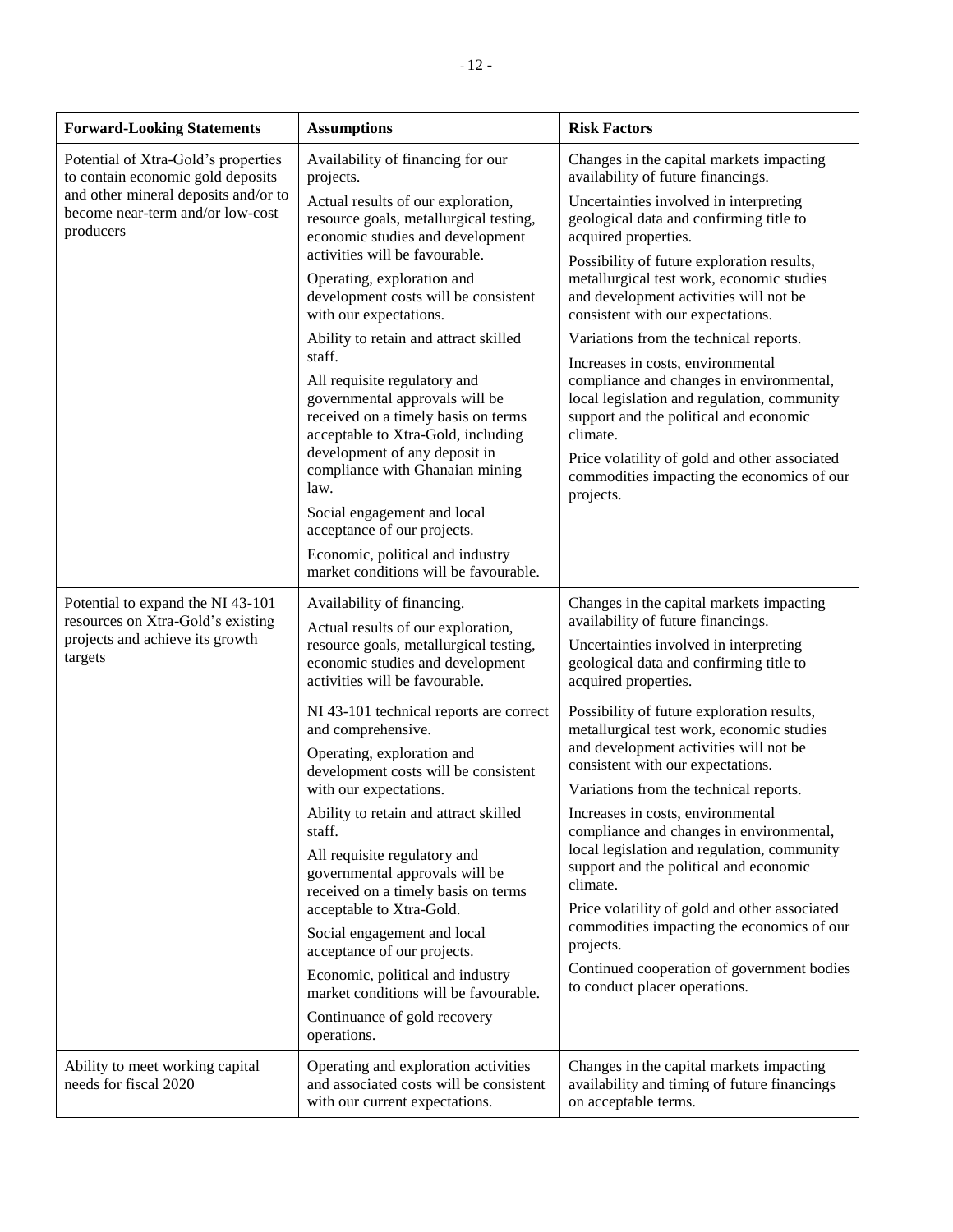| <b>Forward-Looking Statements</b>                                                                                   | <b>Assumptions</b>                                                                                                                             | <b>Risk Factors</b>                                                                                                                                                                                                                                                                                                                                                                                                                                                                            |
|---------------------------------------------------------------------------------------------------------------------|------------------------------------------------------------------------------------------------------------------------------------------------|------------------------------------------------------------------------------------------------------------------------------------------------------------------------------------------------------------------------------------------------------------------------------------------------------------------------------------------------------------------------------------------------------------------------------------------------------------------------------------------------|
|                                                                                                                     | Capital markets and financing<br>opportunities are favourable to Xtra-<br>Gold.                                                                | Increases in costs, environmental<br>compliance and changes in environmental,<br>other local legislation and regulation.                                                                                                                                                                                                                                                                                                                                                                       |
|                                                                                                                     | Sale of any investments, if warranted,<br>on acceptable terms.                                                                                 | Adjustments to currently proposed operating<br>and exploration activities.                                                                                                                                                                                                                                                                                                                                                                                                                     |
|                                                                                                                     | Xtra-Gold continues as a going<br>concern.                                                                                                     | Price volatility of gold and other<br>commodities impacting sentiment for<br>investment in the resource markets.                                                                                                                                                                                                                                                                                                                                                                               |
| Plans, costs, timing and capital for<br>future exploration and development                                          | Availability of financing for our<br>exploration and development                                                                               | Changes in the capital markets impacting<br>availability of future financings.                                                                                                                                                                                                                                                                                                                                                                                                                 |
| of Xtra-Gold's properties including<br>the potential impact of complying<br>with existing and proposed laws         | activities.<br>Actual results of our exploration,<br>resource goals, metallurgical testing,                                                    | Uncertainties involved in interpreting<br>geological data and confirming title to<br>acquired properties.                                                                                                                                                                                                                                                                                                                                                                                      |
| and regulations<br>economic studies and development<br>activities will be favourable.<br>Operating, exploration and | Possibility of future exploration results,<br>metallurgical test work and economic studies<br>will not be consistent with our expectations.    |                                                                                                                                                                                                                                                                                                                                                                                                                                                                                                |
|                                                                                                                     | development costs will be consistent<br>with our expectations.<br>Ability to retain and attract skilled                                        | Increases in costs, environmental<br>compliance and changes in environmental,<br>local legislation and regulation and political                                                                                                                                                                                                                                                                                                                                                                |
|                                                                                                                     | staff.                                                                                                                                         | and economic climate.                                                                                                                                                                                                                                                                                                                                                                                                                                                                          |
|                                                                                                                     | All requisite regulatory and<br>governmental approvals will be<br>received on a timely basis on terms<br>acceptable to Xtra-Gold.              | Price volatility of gold and other<br>commodities impacting the economics of our<br>projects.                                                                                                                                                                                                                                                                                                                                                                                                  |
|                                                                                                                     | Economic, political and industry<br>market conditions will be favourable.                                                                      |                                                                                                                                                                                                                                                                                                                                                                                                                                                                                                |
| Management's outlook regarding<br>future trends                                                                     | Availability of financing.<br>Actual results of our exploration,<br>resource goals, metallurgical testing,<br>economic studies and development |                                                                                                                                                                                                                                                                                                                                                                                                                                                                                                |
|                                                                                                                     | activities will be favourable.<br>Prices for gold and other commodities                                                                        | Possibility of future exploration results,<br>metallurgical test work, economic studies<br>and development activities will not be                                                                                                                                                                                                                                                                                                                                                              |
|                                                                                                                     | will be favourable to Xtra-Gold.<br>Government regulation in Ghana will<br>support development of any deposit.                                 | consistent with our expectations.<br>Increases in costs, environmental<br>compliance and changes in economic,<br>political and industry market climate.                                                                                                                                                                                                                                                                                                                                        |
| Covid-19                                                                                                            | Actual results of our exploration, gold<br>recovery and continuity of operations.                                                              | The first cases of Covid-19 were detected<br>much later in Ghana than other parts of the<br>world, and Government action has limited<br>transmission.<br>incidence<br>of<br>the<br>The<br>Company continues to monitor the potential<br>effects on its operations and is implementing<br>protocol to hopefully help in minimize its<br>impact. However, investors are cautioned<br>this is an evolving issue, and that there is not<br>guarantee the Company's protocols will be<br>effective. |